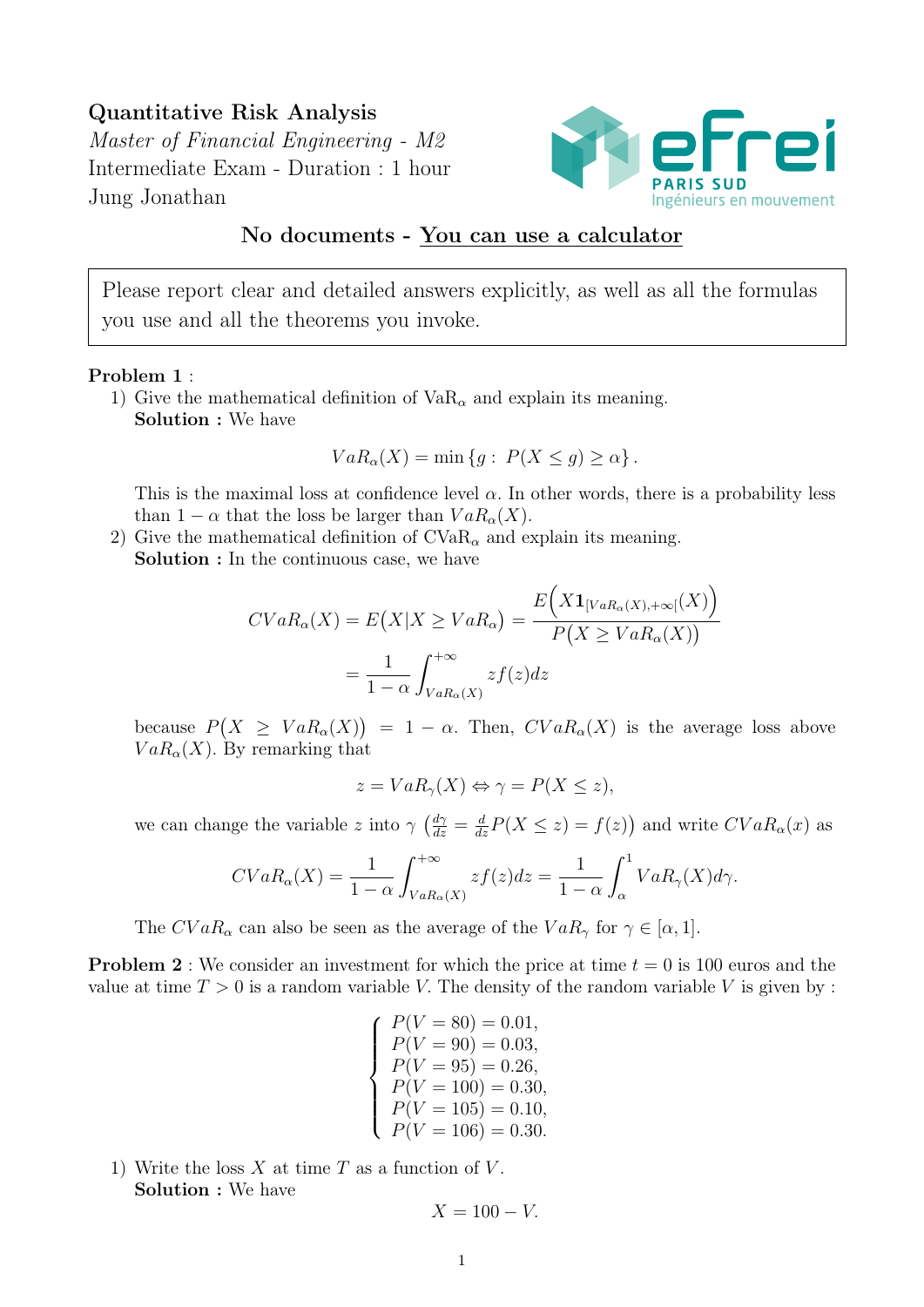- 2) Give the density of the random variable X. **Solution :** The density of the random variable  $X$  is given by :
	- $\sqrt{ }$  $\int$  $\overline{\mathcal{L}}$  $P(X = 100 - 80 = 20) = 0.01,$  $P(X = 100 - 90 = 10) = 0.03,$  $P(X = 100 - 95 = 5) = 0.26,$  $P(X = 100 - 100 = 0) = 0.30,$  $P(X = 100 - 105 = -5) = 0.10,$  $P(X = 100 - 106 = -6) = 0.30.$

3) Compute  $VaR_{0.9}(X)$ . Explain your method. Solution : We have

$$
P(X \le 20) = 1 \ge 0.95.
$$

We also have

$$
P(X \le 10) = 1 - P(X = 20) = 1 - 0.01 = 0.99 \ge 0.95
$$

and

$$
P(X \le 5) = 1 - 0.01 - 0.03 = 0.96 \ge 0.95
$$

and

$$
P(X \le 0) = 1 - 0.01 - 0.03 - 0.26 = 0.96 - 0.26 = 0.7 < 0.95
$$

then

$$
VaR_{0.95}(X)=5.
$$

4) What is the biggest value  $\alpha$  such that  $VaR_{\alpha}(X) = 0$ ? Solution : We have

$$
P(X \le 0) = 0.3 + 0.3 + 0.1 = 0.7
$$

then the biggest  $\alpha$  such that  $VaR_{\alpha}(X) = 0$  is 0.7.

**Problem 3** : Consider two independent securities  $Y_1$  and  $Y_2$ . At time  $t = 0$ , these two securities cost 20 euros. At time  $t = T$ , the value of security  $i = 2$  is exponentially distributed with an average of 20 euros. At time  $t = T$  the value of security  $i = 1$  is 22 with a probability of 90% and 15 with a probability of 10%. We recall that the density of the exponential distribution with average  $\mu$  is

$$
f(x) = \begin{cases} \frac{1}{\mu} e^{-\frac{x}{\mu}}, & \text{if } x \ge 0, \\ 0, & \text{otherwise.} \end{cases}
$$

1) Give the density of the first security  $i = 1$ . Solution : We have

$$
P(Y_1 = 22) = 0.9
$$
 and  $P(Y_1 = 15) = 0.1$ .

2) Compute  $VaR_{0.95}$  for the loss at time  $t = T$  of security  $i = 1$ . **Solution :** The loss  $X_1$  at time  $t = T$  of the security  $i = 1$  is given by

$$
X_1 = 20 - Y_1
$$

and its density is

$$
P(X_1 = 20 - 22 = -2) = 0.9
$$
 and  $P(X_1 = 20 - 15 = 5) = 0.1$ .

We have

$$
P(X_1 \le -2) = 0.9 < 0.95
$$
 and  $P(X_1 \le 5) = 1 \ge 0.95$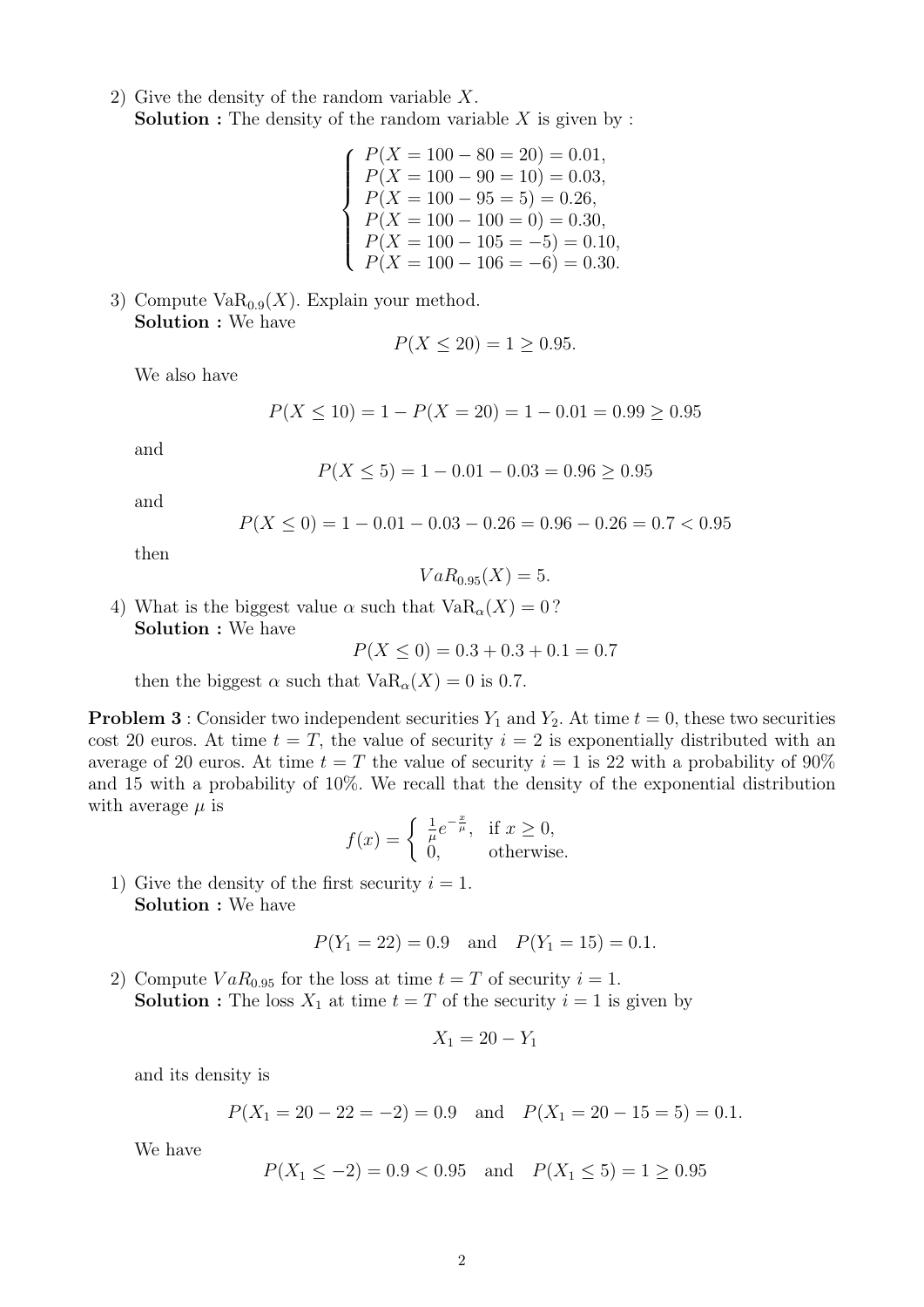and then

$$
VaR_{0.95}(X_1)=5.
$$

3) Compute the cumulative function of an exponential random variable with average  $\mu$ . **Solution :** The cumulative  $F_2$  is given for all  $x \in \mathbb{R}$  by

$$
F_2(x) = \int_{-\infty}^x f(t)dt
$$
  
=  $\begin{cases} \int_{-\infty}^x 0 dt = 0, \\ \int_0^x \frac{1}{\mu} e^{-\frac{t}{\mu}} dt = \left[ -e^{-\frac{t}{\mu}} \right]_0^x = 1 - e^{-\frac{x}{\mu}}, \text{ otherwise.} \end{cases}$ 

4) Compute  $VaR_{0.95}$  for the loss at time  $t = T$  of security  $i = 2$ . **Solution :** The loss at a time  $t = T$  os security  $i = 2$  is

$$
X_2 = 20 - Y_2
$$

where  $Y_2$  is an exponential law. We look for  $g \in \mathbb{R}$  such that

$$
P(X_2 \le g) \ge 0.95 \Leftrightarrow P(20 - Y_2 \le g) \ge 0.95
$$
  
\n
$$
\Leftrightarrow P(Y_2 \ge 20 - g) \ge 0.95 \Leftrightarrow 1 - P(Y_2 \le 20 - g) \ge 0.95
$$
  
\n
$$
\Leftrightarrow 1 - F_2(20 - g) \ge 0.95 \Leftrightarrow 1 - \left(1 - e^{-\frac{20 - g}{\mu}}\right) \ge 0.95
$$
  
\n
$$
\Leftrightarrow e^{-\frac{20 - g}{\mu}} \ge 0.95 \Leftrightarrow -\frac{20 - g}{\mu} \ge \ln(0.95) \Leftrightarrow \frac{g - 20}{\mu} \ge \ln(0.95)
$$
  
\n
$$
\Leftrightarrow g \ge \mu \ln(0.95) + 20 \approx 18.97.
$$

Then,

$$
VaR_{0.95}(X_2)=18.97.
$$

5) Compute the  $0.95 - VaR$  at time  $t = T$  of a portfolio made up of these two securities. **Solution :** We look for  $g \in \mathbb{R}$  such that

$$
P(X_1 + X_2 \le g) \ge 0.95.
$$

Since,  $X_1$  takes only the values  $-2$  or 5, we have for all  $g \in \mathbb{R}$ ,

$$
P(X_1 + X_2 \le g) = P\Big(\left[\{X_1 + X_2 \le g\} \cap \{X_1 = -2\}\right]
$$
  

$$
\cup \left[\{X_1 + X_2 \le g\} \cap \{X_1 = 5\}\right]\Big)
$$
  

$$
= P\left(\{X_1 + X_2 \le g\} \cap \{X_1 = -2\}\right)
$$
  

$$
+ P\left(\{X_1 + X_2 \le g\} \cap \{X_1 = 5\}\right)
$$

because the sets are disjointed. Moreover, we have for all  $g \in \mathbb{R}$ ,

$$
P(X_1 + X_2 \le g) = P(\lbrace X_1 + X_2 \le g \rbrace \cap \lbrace X_1 = -2 \rbrace) + P(\lbrace X_1 + X_2 \le g \rbrace \cap \lbrace X_1 = 5 \rbrace)
$$
  
=  $P(\lbrace X_2 \le g+2 \rbrace \cap \lbrace X_1 = -2 \rbrace) + P(\lbrace X_2 \le g-5 \rbrace \cap \lbrace X_1 = 5 \rbrace)$   
=  $P(X_2 \le g+2) \times P(X_1 = -2) + P(X_2 \le g-5) \times P(X_1 = 5)$